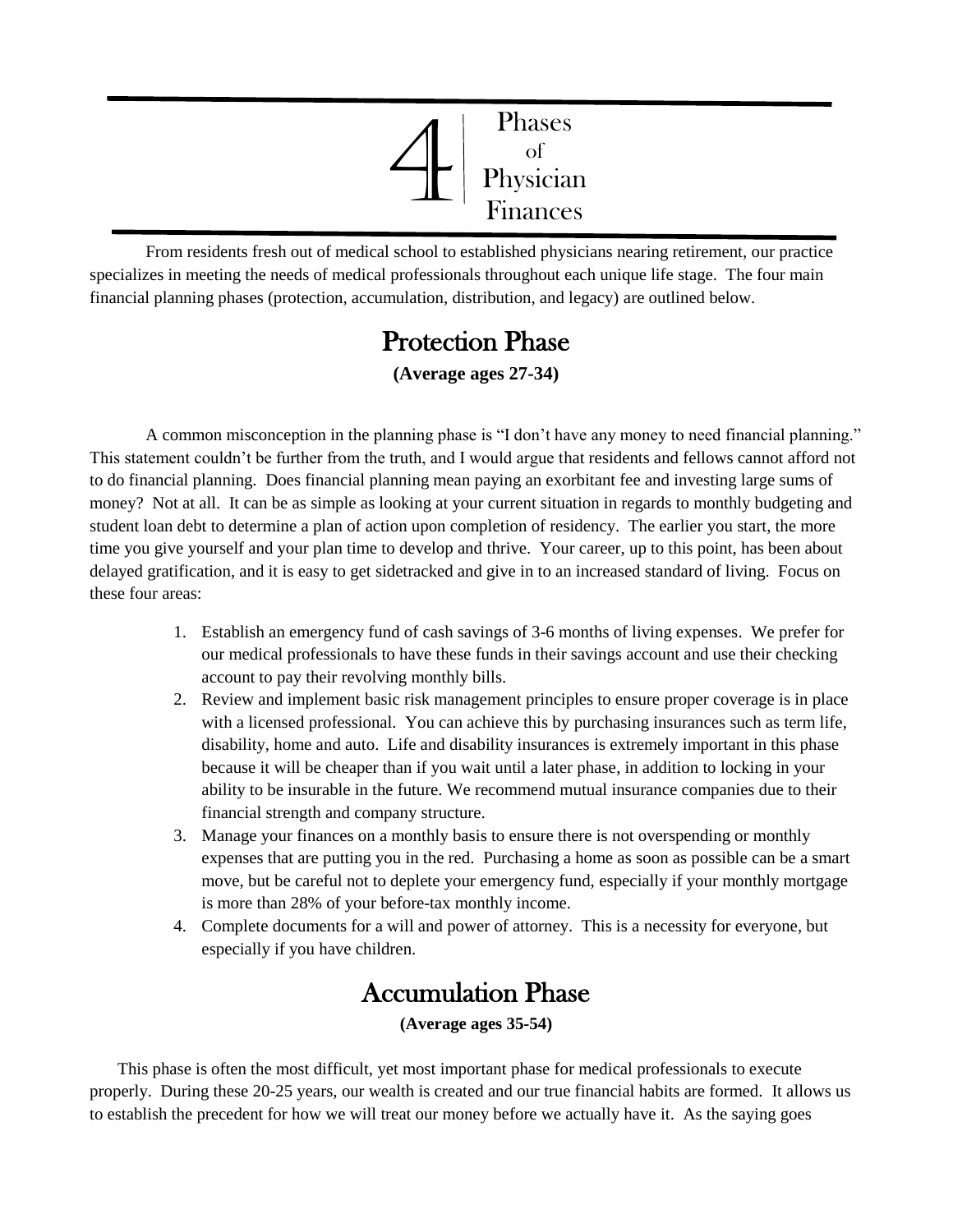"people don't plan to fail, they simply fail to plan." Start by determining your family's financial goals to guide your decision-making and product selection. Once your goals are determined, here are some questions:

- 1. How much yearly income do I desire upon retirement?
- 2. How much money do I need to accumulate to generate my desired retirement income?
- 3. How much do I need to save monthly to reach my goals?
- 4. How will my assets be taxed at retirement?
- 5. Are my investments properly allocated for my individual risk tolerance?
- 6. Am I chasing returns to achieve my financial goals and taking on too much risk?

My practice uses a worksheet called the financial EKG to determine your desired age for retirement, your desired monthly income at retirement, and your goal for saving each month to achieve your desired retirement income. Embrace the philosophy of saving first and spending last.

### Distribution Phase

#### **(Average ages 55-65)**

Each of the previous lifestyle phases builds upon the other. The distribution phase should begin a few years before we actually hit retirement. Our focus should be on determining if enough money has been saved to maintain your lifestyle through retirement, and methods of reducing recurring monthly expenses, such as mortgages and other loans. This phase has historically consisted of the "three-legged stool": social security, pensions, and personal retirement savings. Today, people are relying on their personal savings more than ever since social security and pensions are ever decreasing. A safe income withdrawal rate from your portfolio used to be 5-6% annually, but experts now suggest 3-4% to ensure you do not run out of money in retirement.

Another major consideration that could be addressed as early as the accumulation phase is managing costs for extended periods of care. Please see this website for further information: [http://longtermcare.gov/cost](http://longtermcare.gov/cost-of-care-results/?state=US-TN)[of-care-results/?state=US-TN](http://longtermcare.gov/cost-of-care-results/?state=US-TN)

## Legacy Phase

#### **(Average age 65+)**

Well...you have made it, or so they tell you. If you've done well in the accumulation phase, you should be able to spend time with family, volunteer, travel, and check off your bucket list items. By this phase, we have decided when we are going to elect to take social security and determined if we will supplement your social security or pension with a lifetime income product. For some of our clients, an interesting mindset shift occurs from the accumulation of assets to a philosophy of charitable giving and inheritance. Questions start to arise such as:

- What will I leave behind to my heirs?
- How much should I leave?
- How much is too much?
- Do my assets need to be put in trust on their behalf?
- What is the best way to give funds to a religious organization, charity, or non-profit?

While estate planning documents, such as wills, power of attorney, and trusts are important early in life, it is imperative to re-evaluate your wishes, beneficiaries, and structure of your estate plan.